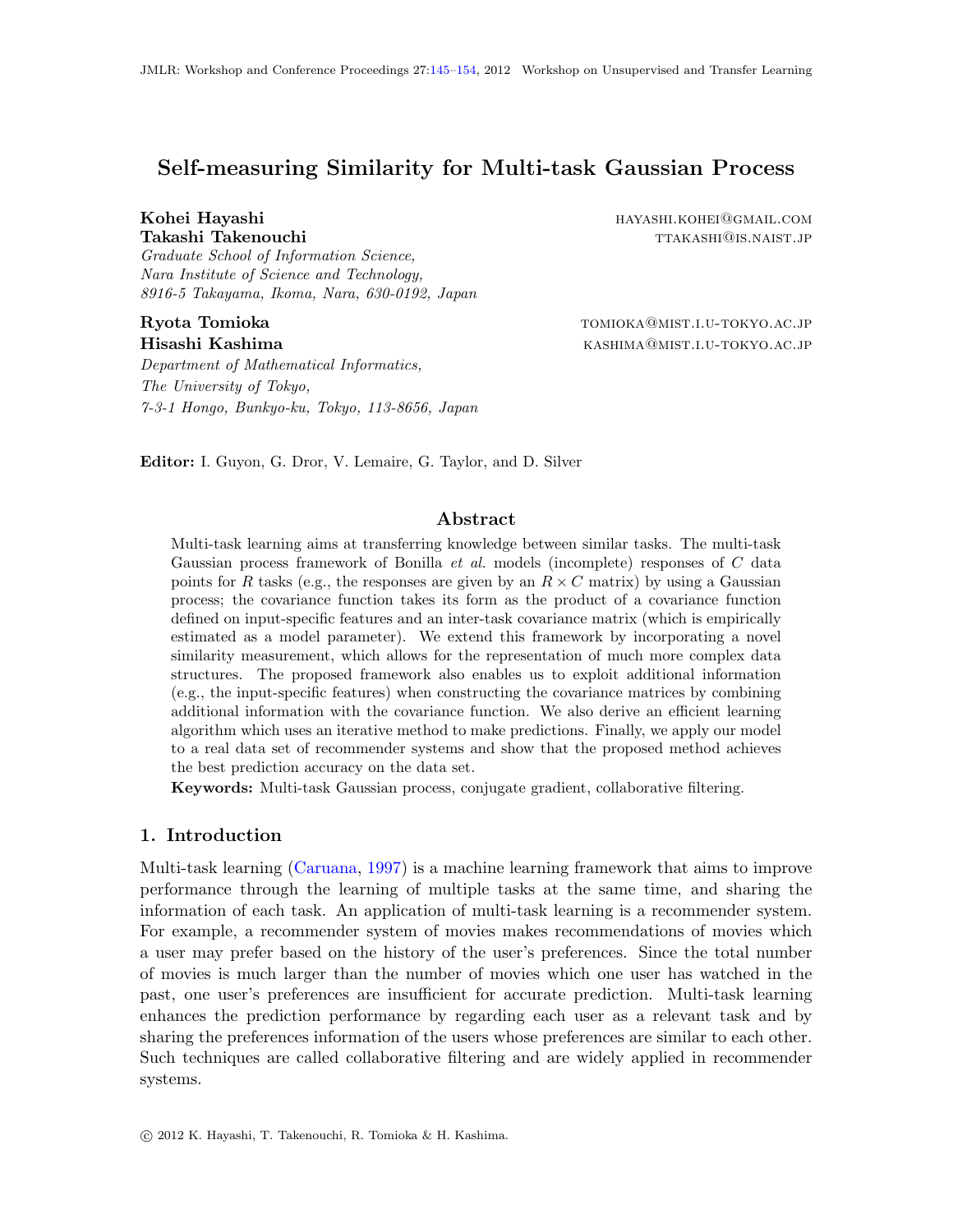Several methods for multi-task learning have been proposed [\(Pan and Yang,](#page-8-1) [2010\)](#page-8-1), which includes a method based on a Gaussian process (GP) called the multi-task GP [\(Bonilla et al.,](#page-8-2) [2008\)](#page-8-2). GP models can make predictions as a distribution, and they provide not only a mean of the prediction but also a variance, which can be used as a reliability of the prediction. Another advantage of the GP approach is that the learning of a model and prediction making are consistently done within the Bayesian framework. As the GP models represent the similarities of each data sample as a covariance matrix, the multi-task GP parametrizes the similarities between tasks and the similarities between data points as two independent covariance matrices, which enables to transfer knowledge among different tasks and data points efficiently. The multi-task GP is a special case of a tensor GP [\(Yu et al.,](#page-9-1) [2007\)](#page-9-1), and it has various applications such as a robotic manipulation [\(Chai et al.,](#page-8-3) [2009\)](#page-8-3).

However, if either inputs or task-specific features are not provided, the multi-task GP cannot measure the similarities and thus we cannot construct the corresponding covariance matrix with kernel functions. Since task-specific features are generally difficult to obtain, the method proposed by [Bonilla et al.](#page-8-2) estimates a full covariance matrix over tasks in an empirical Bayesian framework. They also provide a parametric estimation procedure for the covariance with low-rank constraint. The method proposed by [Yu et al.](#page-9-1) [\(2007\)](#page-9-1) directly estimates the outputs of the GP as parameters, which can be seen as a matrix-factorizationlike approximation.

These parametric approaches work well when the model includes the true distribution of the observations, e.g., the observed responses have a low-rank structure. However, such modeling is sometimes too restrictive for real data. In addition, when given responses are sparse and have high dimensionality, i.e., the dimension of the covariance matrix is large compared to the number of the observations, the empirical estimation of the full covariance matrix would be unstable, which may cause a negative effect for prediction.

Another challenge is to improve scalability. The naive computation of the mean of the predictive distribution requires  $\mathcal{O}(M^3)$  complexity, where M denotes the number of observed responses. When applying the multi-task GP to a large-scale data set, it is inevitable to introduce some approximations such as limitations of kernel functions (e.g., linear kernel) and low-rank approximations of the Gram matrix. The empirical Bayes approach also raises further the computational cost; it is only applicable when the number of tasks or data points is small.

In this paper, we propose a new GP framework for multi-task learning problems. Our main contributions are as follows:

- Self-measuring similarities We use the responses themselves to measure the similarities between the tasks and the data points. The response-based similarities allow for the flexible representation of more complex data structures. Additional features (e.g., input-specific features) would enhance the prediction accuracy but that is not a requirement in our framework.
- Efficient and exact inference scheme We propose an efficient algorithm which computes the predictive mean of the GP with  $\mathcal{O}(RC(R+C))$  computational cost without any approximations, where  $R$  and  $C$  denote the number of tasks and data points, respectively.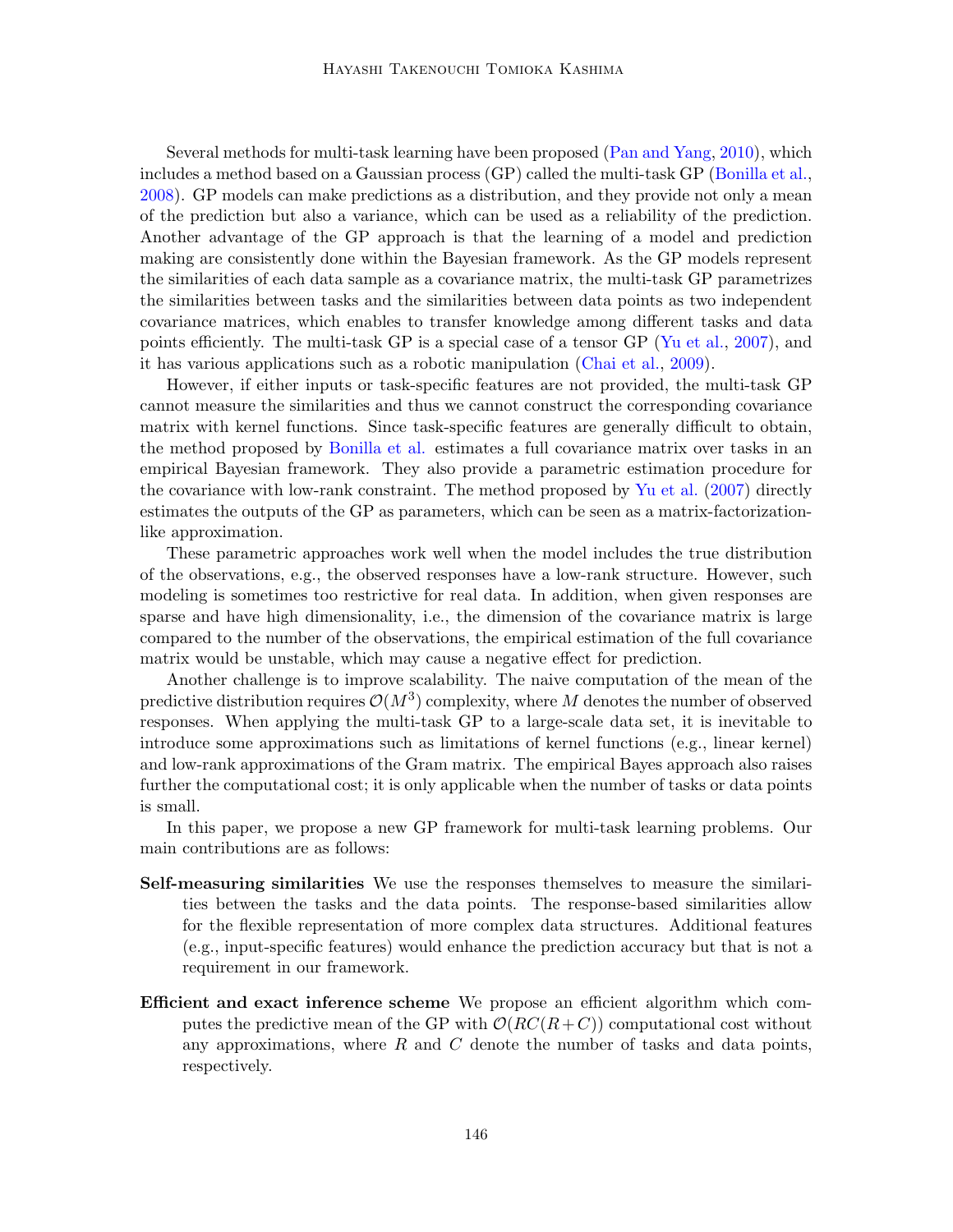

<span id="page-2-0"></span>Figure 1: A problem setting of multi-task learning in this paper. Additional information S and  $T$  are not indispensable.

We evaluate our method in a collaborative filtering problem with a real data set and show that it attains the lowest prediction error.

### 2. Multi-task Gaussian Process

Suppose that we are given R tasks and the *i*-th task has incomplete outputs  $x_{i:} \in \mathbb{R}^{C}$  which may contain unknown values. Our purpose is to predict unobserved elements in a response matrix  $\boldsymbol{X} = (\boldsymbol{x}_{1:}^{\top}, \ldots, \boldsymbol{x}_{R:}^{\top})^{\top} \in \mathbb{R}^{R \times C}$  in which  $\boldsymbol{x}_{i:}$  denotes the *i*-th row vector of  $\boldsymbol{X}$ . In some situations, additional information for data points  $S = (s_1, \ldots, s_C)$  and those for tasks  $T \equiv (t_1, \ldots, t_R)$  $T \equiv (t_1, \ldots, t_R)$  $T \equiv (t_1, \ldots, t_R)$  are also given. Figure 1 is a summary of the problem setting, which is particularly called multi-label learning, a special case of multi-task learning.

#### 2.1. Notations

We define the "vec" operator which creates a vector "vec  $X$ " by stacking the column vectors of  $X$ , i.e.,

$$
\text{vec } \bm{X} = \begin{pmatrix} \bm{x}_{:1} \\ \vdots \\ \bm{x}_{:C} \end{pmatrix}
$$

where  $x_{:k}$  is the k-th column vector. We denote  $\mathcal I$  as an index set of the observed elements, and we have  $M = |\mathcal{I}|$  observations  $\{x_{ik}|(i,k) \in \mathcal{I}\}\)$ . We also denote  $\mathbf{x}_{\mathcal{I}}$  as an M-dimensional vector which contains the observed elements of  $\boldsymbol{X}$  in a certain order without overlapping. For later convenience, we introduce an observation matrix  $\mathbf{P} \in \{0,1\}^{M \times RC}$  which removes the unobserved elements, i.e.,  $x_{\mathcal{I}} = \mathbf{P}(\text{vec } X)$ .

## 2.2. Modeling, Learning, and Predicting

The multi-task GP models  $X$  as

$$
x_{ik} = m_{ik} + \mu + \varepsilon_{ik}, \quad \varepsilon_{ik} \sim N(0, \sigma^2)
$$
 (1)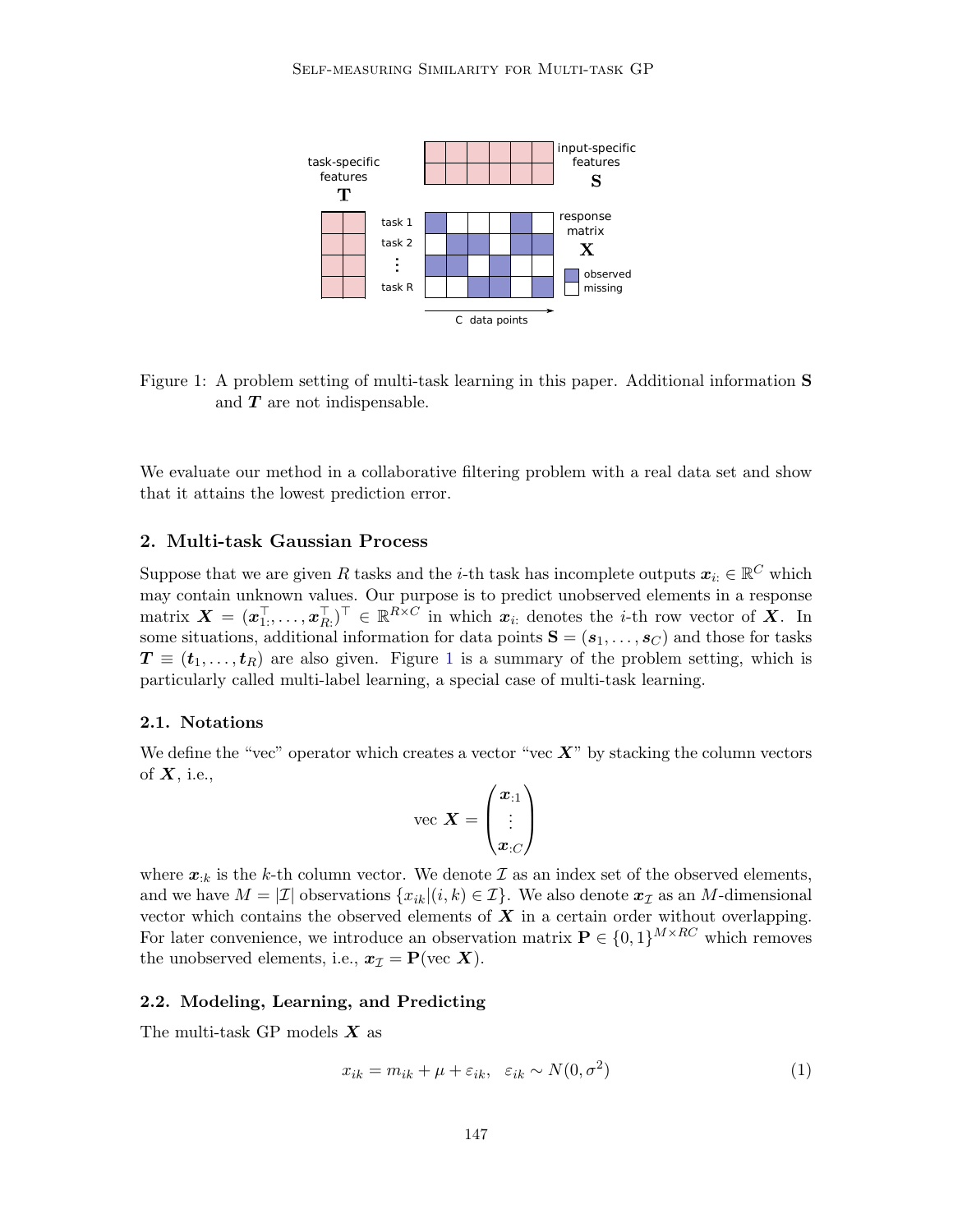where  $\mu$  is a common bias and  $\varepsilon_{ik}$  is an i.i.d. spherical Gaussian noise.  $m_{ik}$  follows a tensor GP [\(Yu et al.,](#page-9-1) [2007\)](#page-9-1), which is defined as

<span id="page-3-0"></span>
$$
m \sim \mathcal{GP}(0, \Sigma \otimes \Omega) \tag{2}
$$

where  $\otimes$  denotes the Kronecker product and both  $\Sigma \in \mathbb{R}^{C \times C}$  and  $\Omega \in \mathbb{R}^{R \times R}$  are symmetric and PSD. Each  $\Sigma$  and  $\Omega$  represents a covariance over columns and rows (i.e., data points and tasks), respectively. From the definition, the covariance between  $x_{ik}$  and  $x_{il}$  is written as

$$
cov[x_{ik}, x_{jl}] = \Omega_{ij} \Sigma_{kl} + \delta_{ij} \delta_{kl} \sigma^2
$$
\n(3)

where  $\delta_{ij}$  is the Kronecker's delta, i.e.,  $\delta_{ij} = 1$  if  $i = j$  otherwise  $\delta_{ij} = 0$ . Equation [\(3\)](#page-3-0) shows that the multi-task GP assumes the similarity (i.e., covariance) between the two responses  $x_{ik}$  and  $x_{jl}$  can be factorized into product of the task similarity  $\Omega_{ij}$  and the data point similarity  $\Sigma_{kl}$ . The joint distribution of X is given by the Gaussian distribution

$$
\int p(\mathbf{X} \mid \mathbf{M}, \mu, \sigma^2) p(\mathbf{M} \mid \Sigma, \Omega) d\mathbf{M} = N(\text{vec } \mathbf{X} \mid \mu, \mathbf{g})
$$
\n(4)

where  $\mu = (\mu, \ldots, \mu) \in \mathbb{R}^{RC}$  and  $\mathbf{g} = \mathbf{\Sigma} \otimes \mathbf{\Omega} + \sigma^2 \mathbf{I}$ . Note that the multi-task GP is a special case of GP in which the covariance matrix has the structure of the Kronecker product.

By following the GP's framework, we need to determine the covariance matrices  $\Sigma$  and  $\Omega$  in a nonparametric way. On one hand, [Bonilla et al.](#page-8-2) [\(2008\)](#page-8-2) construct the covariance  $\Sigma$ via a covariance function  $g(\cdot, \cdot)$  with the input-specific features **S** as

<span id="page-3-1"></span>
$$
\Sigma_{kl} = g(\mathbf{s}_k, \mathbf{s}_l). \tag{5}
$$

On the other hand, the task covariance  $\Omega$  is estimated as the empirical Bayesian method. We consider obtaining a maximum-likelihood solution  $\hat{\Omega}$  by maximizing the log-likelihood function of the observed elements, which is given by marginalizing out the unobserved elements from the joint distribution ( [4\)](#page-3-1), i.e.,

$$
\ln \int N(\text{vec } \mathbf{X} \mid \boldsymbol{\mu}, \mathbf{g}) \prod_{(i,k) \notin \mathcal{I}} dx_{ik}
$$
  
= 
$$
-\frac{1}{2} (\boldsymbol{x}_{\mathcal{I}} - \boldsymbol{\mu}_{\mathcal{I}})^{\top} \mathbf{g}_{\mathcal{I}}^{-1} (\boldsymbol{x}_{\mathcal{I}} - \boldsymbol{\mu}_{\mathcal{I}}) - \frac{1}{2} \ln \det |\mathbf{g}_{\mathcal{I}}| + \text{const.}
$$
 (6)

where  $\mu_{\mathcal{I}} = P\mu$  and  $g_{\mathcal{I}} = P g P^{\top} \in \mathbb{R}^{M \times M}$  is a covariance matrix over the observed elements. The common bias  $\mu$  is also estimated as a maximum-likelihood solution  $\hat{\mu} =$ 1  $\frac{1}{M}\sum_{(i,k)\in\mathcal{I}}x_{ik}.$ 

Given the partially observed response matrix and the input-specific features  $\mathcal{D} = \{X, S\},\$ the multi-task GP predicts an unobserved response  $x_{ab}$  by a corresponding mean of the predictive distribution

<span id="page-3-2"></span>
$$
\mathbb{E}[x_{ab} | \mathcal{D}, \hat{\Omega}] = (\mathbf{g}_a \otimes \hat{\omega}_b)^{\top}_Z \mathbf{g}_\mathcal{I}^{-1} (\boldsymbol{x}_\mathcal{I} - \hat{\boldsymbol{\mu}}_\mathcal{I}) + \hat{\boldsymbol{\mu}} \tag{7}
$$

where  $\mathbf{g}_a = (k(\mathbf{s}_a, \mathbf{s}_1), \dots, k(\mathbf{s}_a, \mathbf{s}_C))^{\top}$  and  $\hat{\boldsymbol{\omega}}_b$  denotes the b-th row vector of  $\hat{\boldsymbol{\Omega}}$ . Since Equation [\(7\)](#page-3-2) contains the inverse  $g^{-1}_{\mathcal{I}}$ , the naive computational complexity of the predictive means is  $\mathcal{O}(M^3)$ .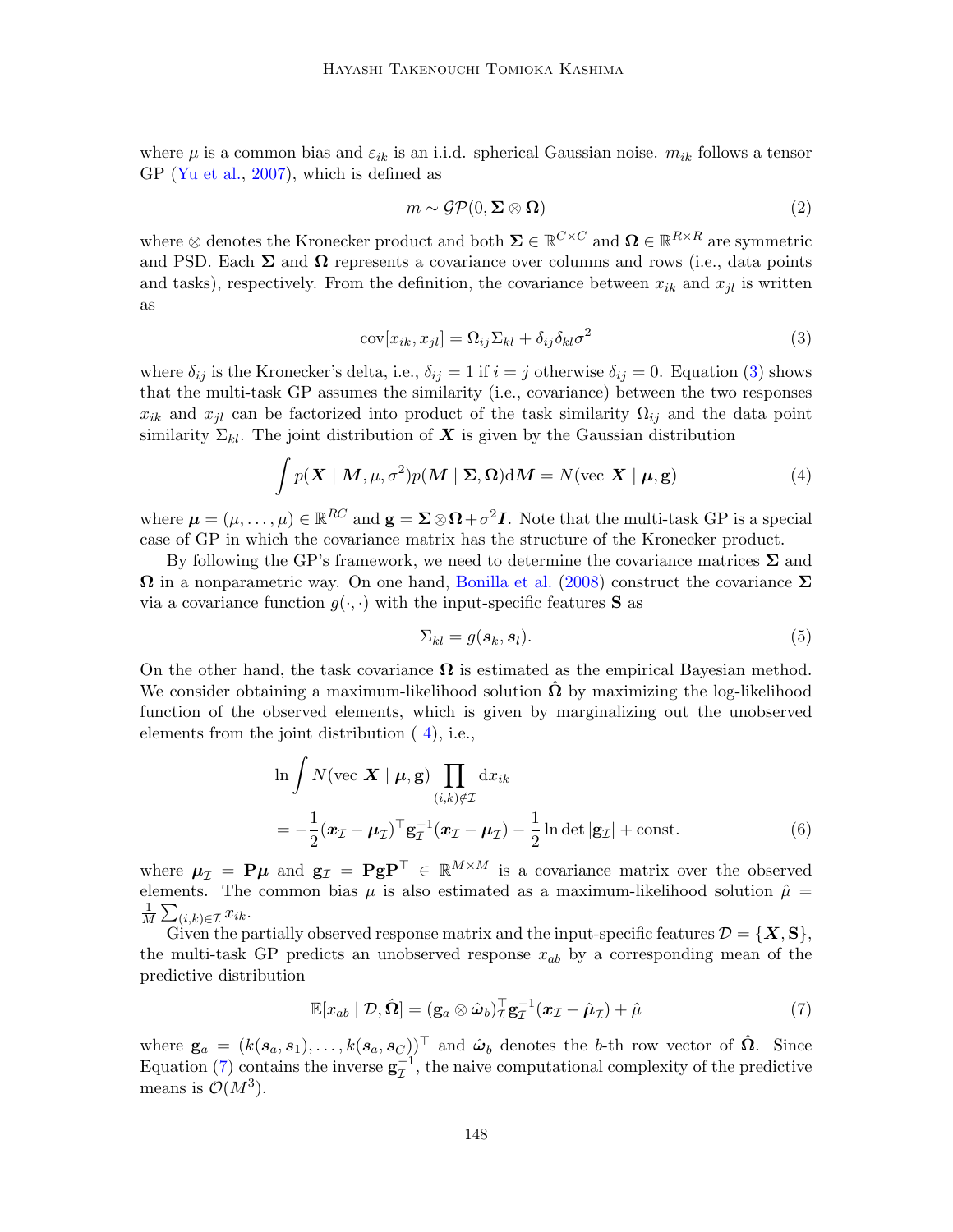## 3. Multi-task Gaussian Process with Self-measuring Similarity

Now we extend the multi-task GP model. First we introduce a way to construct the covariance matrices from the response matrix itself. Then we derive an efficient learning algorithm using the conjugate gradient method.

#### 3.1. Self-measuring Similarities

We construct the covariance matrices by using the responses themselves:

$$
\Omega_{ij} = k(\boldsymbol{x}_i, \boldsymbol{x}_{j:}) \quad \text{and} \quad \Sigma_{kl} = g(\boldsymbol{x}_{:k}, \boldsymbol{x}_{:l}), \tag{8}
$$

where k and g are arbitrary PSD kernel functions. As previously mentioned that  $x_i$ ; denotes the *i*-th row vector and  $x_{:k}$  denotes k-th column vector of X. We call this idea Self-measuring Similarity. The self-measuring similarity allows us to compute the covariance matrices without any additional information. The computation of the self-measuring similarity is simply done with evaluate the values of the covariance functions; it is much faster than the empirical Bayesian approach.



Figure 2: The idea of self-measuring similarities.

We introduce latent variables  $\{z_{ik}\}\$ for the missing elements  $\{x_{ik}|(i,k)\notin\mathcal{I}\}\)$  to compute the kernel function in which the input contains missing values. After learning the latent variables, we use the completed matrix X as kernel inputs, where  $\tilde{x}_{ik} = x_{ik}$  if  $(i, k) \in \mathcal{I}$ otherwise  $\tilde{x}_{ik} = z_{ik}$ . We use the means of the predictive distribution as estimators of the latent variables, i.e.,  $\hat{z}_{ik} = \mathbb{E}[x_{ik}|\mathcal{D}]$  in a heuristic way.<sup>[1](#page-4-0)</sup> Note that, however, the EM-like heuristic can be seen as an approximate marginalization (see [A](#page-9-2)ppendix A for more details).

Since the values of  $\{\hat{z}_{ik}\}\$  affect the predictive mean [\(7\)](#page-3-2) through the kernel functions, the heuristic can be performed iteratively. Note that if the number of the missing elements (i.e. the latent variables) is larger than that of the observed elements, many iterations may cause over-fitting. We avoid this problem by early stopping of the iterations with a

<span id="page-4-0"></span><sup>1.</sup> One of the proper estimation methods for the latent variables is the empirical Bayesian. However, the optimization of the log-likelihood [\(4\)](#page-3-1) with respect to  $\{z_{ik}\}\$ is computationally infeasible especially for large-scale data.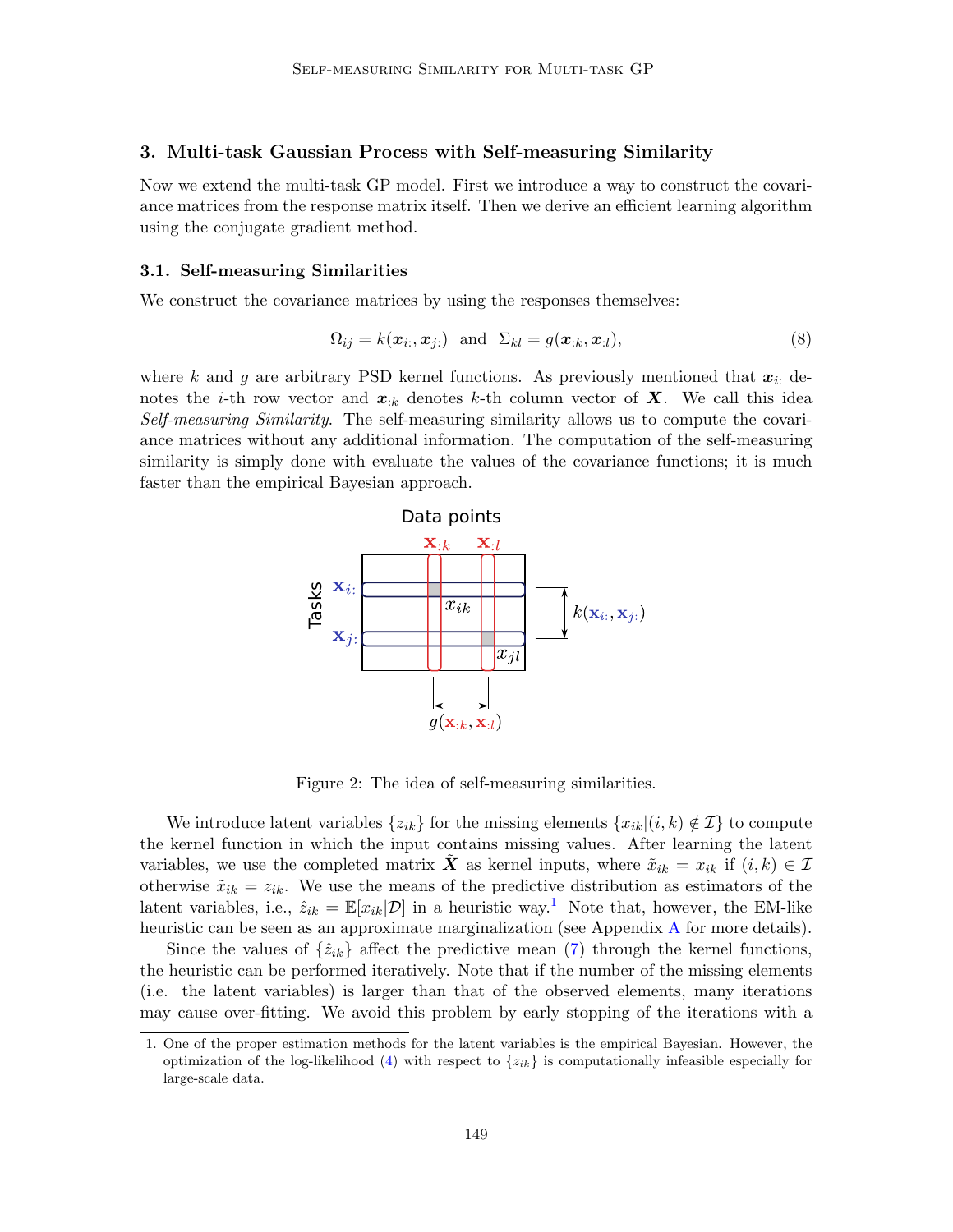randomly picked validation set. For an initial value of  $\hat{z}_{ik}$ , we use a row-wise mean  $\bar{x}_i$  or a column-wise mean  $\bar{x}_{k}$ :

$$
\bar{x}_{i\cdot} = \frac{1}{M_i} \sum_{k,(i,k)\in\mathcal{I}} x_{ik}, \quad \bar{x}_{\cdot k} = \frac{1}{M_{\cdot k}} \sum_{i,(i,k)\in\mathcal{I}} x_{ik},
$$

where  $M_i$  and  $M_k$  are the number of observed elements of  $x_i$  and  $x_{ik}$ , respectively.

If we have additional information such as input-specific features  $\{s_k|k=1,\ldots,C\}$  for each data point, we exploit them by combining them with the self-measuring covariance function. For example, we extend the covariance function into a sum form

$$
\Sigma_{kl} = g(\boldsymbol{x}_{:k}, \boldsymbol{x}_{:l}) + g'(\boldsymbol{s}_{k}, \boldsymbol{s}_{l})
$$
\n(9)

or a product form

<span id="page-5-1"></span>
$$
\Sigma_{kl} = g(\boldsymbol{x}_{:k}, \boldsymbol{x}_{:l})g'(\boldsymbol{s}_{k}, \boldsymbol{s}_{l}).
$$
\n(10)

Note that if both g and  $g'$  are PSD, then the resulting kernel functions are still PSD [\(Ras](#page-8-4)[mussen and Williams,](#page-8-4) [2006\)](#page-8-4).

#### 3.2. Computation for Prediction

As mentioned, we need to compute the inverse of  $g<sub>I</sub>$  in Equation [\(7\)](#page-3-2) for the predictive means, and it requires  $\mathcal{O}(M^3)$  computational cost. Instead, we solve the linear equation

<span id="page-5-0"></span>
$$
x_{\mathcal{I}} - \hat{\mu}_{\mathcal{I}} = g_{\mathcal{I}} \beta \tag{11}
$$

with respect to  $\beta$ . Note that  $g_{\mathcal{I}}$  is positive definite when  $\sigma^2 > 0$ . After obtaining the solution  $\hat{\beta}$ , we simply compute the predictive mean of  $x_{ab}$  as an inner product

$$
\mathbb{E}[x_{ab} | \mathcal{D}, \hat{\mathbf{Z}}] = (\mathbf{g}_a \otimes \mathbf{g}_b) \overline{\overline{f}} \hat{\boldsymbol{\beta}} + \hat{\mu}.
$$
 (12)

We solve Equation [\(11\)](#page-5-0) using the conjugate gradient method [\(Shewchuk,](#page-8-5) [1994\)](#page-8-5), which is an iterative method to solve a linear system in which the matrix is positive definite. Each iteration of the conjugate gradient needs to perform a matrix-vector multiplication; in our case that corresponds to the multiplication of  $g<sub>I</sub>$  and an M-dimensional vector, which requires  $\mathcal{O}(M^2)$  computation and  $\mathcal{O}(M)$  memory space.

The computational cost of the multiplication can still be reduced by exploiting a special structure in the matrix. Because of the structure of the Kronecker product in  $g_{\mathcal{I}}$ , a multiplication of  $g_{\mathcal{I}}$  and an M-dimensional vector v is rewritten as

$$
\mathbf{g}_{\mathcal{I}}\mathbf{v} = \mathbf{P}(\mathbf{\Sigma} \otimes \mathbf{\Omega} + \sigma^2 \mathbf{I})\mathbf{P}^\top \mathbf{v}
$$
  
= vec  $\mathbf{P}(\mathbf{\Omega} \mathbf{V} \mathbf{\Sigma} + \sigma^2 \mathbf{V})$  (13)

where  $V \in \mathbb{R}^{R \times C}$  is a matrix form of  $\mathbf{P}^\top v$ , i.e., vec  $V = \mathbf{P}^\top v$ . This technique, called vec-trick [\(Vishwanathan et al.,](#page-9-3) [2007;](#page-9-3) [Kashima et al.,](#page-8-6) [2009\)](#page-8-6), reduces the computational complexity from  $\mathcal{O}(M^2)$  to  $\mathcal{O}(RC(R+C)).$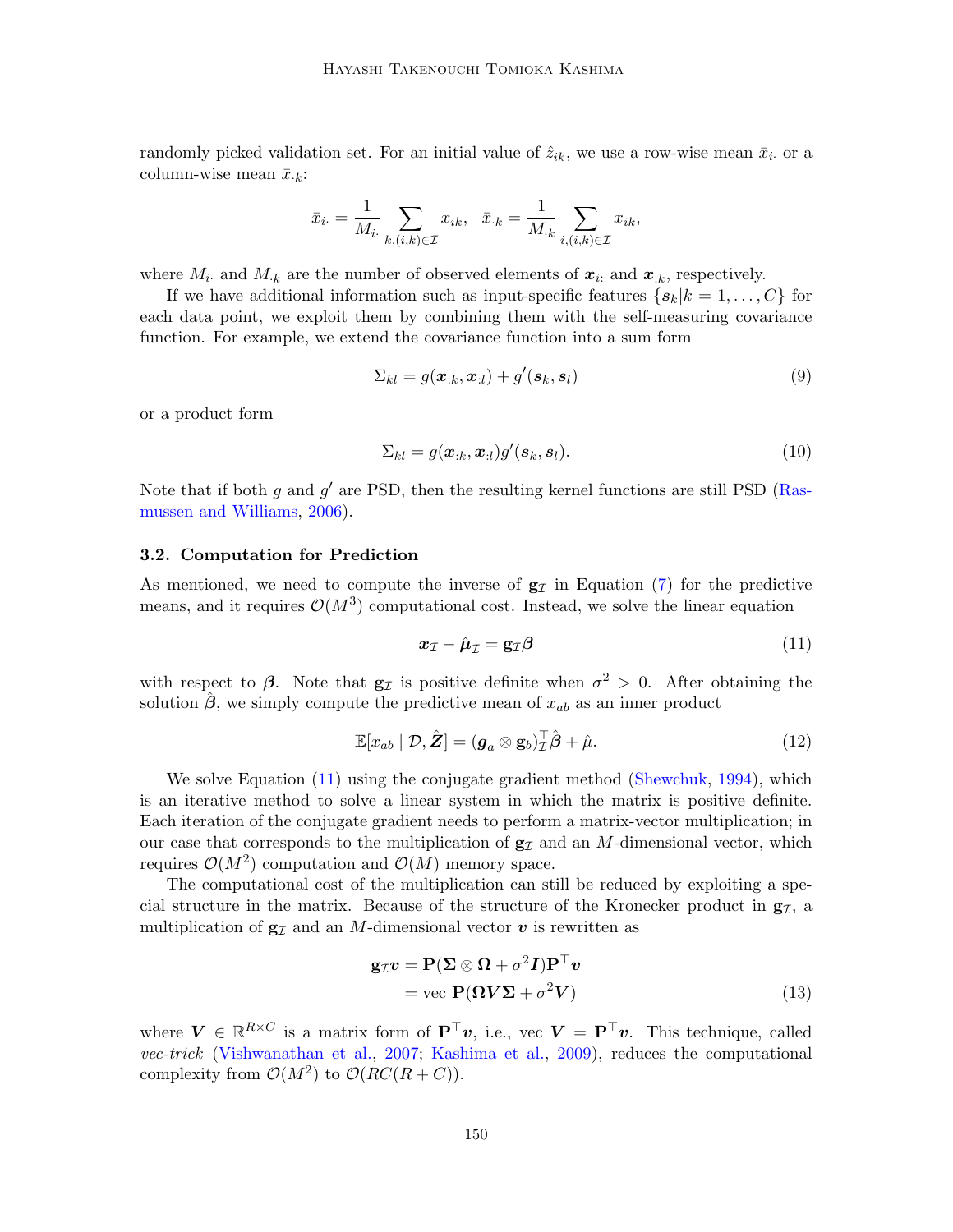Suppose we stop the iteration of the conjugate gradient when the  $\ell_2$  error of  $\hat{\boldsymbol{\beta}}_l$  (i.e., between the solution at the *l*-th iteration and a true solution  $\beta_*$ ) is less than the error of the initial values  $\hat{\beta}_0$  with a tolerance  $\epsilon$ , i.e.,  $||\beta_* - \hat{\beta}_l||_2 \leq \epsilon ||\beta_* - \hat{\beta}_0||_2$ . Then the maximum number of iterations is bounded

$$
l \le \frac{1}{2} \sqrt{\kappa} \log \left(\frac{2}{\epsilon}\right) \tag{14}
$$

where  $\kappa$  is the condition number of  $\mathbf{g}_{\mathcal{I}}$ , which is defined as the ratio of the maximum and the minimum eigenvalue of  $g_{\mathcal{I}}$ . The total cost for obtaining the solution  $\hat{\boldsymbol{\beta}}$  is  $\mathcal{O}(\sqrt{\kappa RC(R+C)})$ .

With an observation rate  $\alpha$ , the number of observations has a relation  $M = \alpha RC$ . If X is nearly square, i.e.,  $R \simeq C$ , then the computational complexity can be rewritten  $\alpha$  is hearly square, i.e.,  $R \cong C$ , then the computational complexity Can be rewritten<br>as  $\mathcal{O}((\sqrt{\kappa}/\alpha^{\frac{3}{2}})M^{\frac{3}{2}})$ , which is much faster than the naive complexity  $\mathcal{O}(M^3)$ . Finally we summarize the entire algorithm as a pseudo code in Algorithm [1.](#page-6-0)

Algorithm 1: Computation of predictive means with conjugate gradient.

- <span id="page-6-0"></span>1. Initialize  $\hat{Z}_0$  with row-means or column-means of  $X$
- 2. For  $l = 1$  to maximum number of iterations
	- (a) Construct  $\Sigma$  and  $\Omega$  with  $\hat{Z}_{l-1}$  and additional features
	- (b) Solve  $x_{\mathcal{I}} = g_{\mathcal{I}} \beta$  by the conjugate gradient with a tolerance  $\epsilon$
	- (c) Compute predictive means  $\{\mathbb{E}[x_{ab} | \mathcal{D}, \hat{Z}_{l-1}] | (a, b) \notin \mathcal{I}\}$  of unobserved elements
	- (d) Construct  $\hat{\mathbf{Z}}_l$  from the predictive means
- 3. Return  $\hat{\pmb{Z}}_l$

#### 4. Experimental Results

We evaluate the proposed method by applying it to a collaborative filtering problem. We use the Movielens 100k data set<sup>[2](#page-6-1)</sup>, which contains 100,000 ratings  $x_{ik} \in \{1, 2, 3, 4, 5\}$  for 1, 682 movies (data points) labeled by 943 users (tasks). The observation ratio  $\alpha$  is  $\simeq 0.06$ . The data set contains user-specific features  $\S$  (e.g., age, gender, ...) and movie-specific features  $\bf{T}$  (release date, genre, ...). The data set provides 90,570 ratings for training and remaining 9, 430 ratings for testing. After learning with the training data set, we evaluate the root-mean-squared-error (RMSE) for the testing data set. All experiments are done with a Xeon 2.93 GHz 8 core machine.

In the experiment, we prepare three forms of covariance functions: a covariance measured by the user-specific and the movie-specific features ("Feature"), a self-measuring covariance ("Self-measuring"), and a combination of them with the product form [\(10\)](#page-5-1) ("Product"). Note that our model with "Feature" setting is equivalent to the kernel method proposed by [Bonilla et al.](#page-8-7) [\(2007\)](#page-8-7). We summarize the covariance functions in Table [1.](#page-7-0) We use the RBF kernel  $k(x, x') = g(x, x') = \exp(-\lambda ||x - x'||^2)$  for the covariance functions. We

<span id="page-6-1"></span><sup>2.</sup> <http://www.grouplens.org/node/73>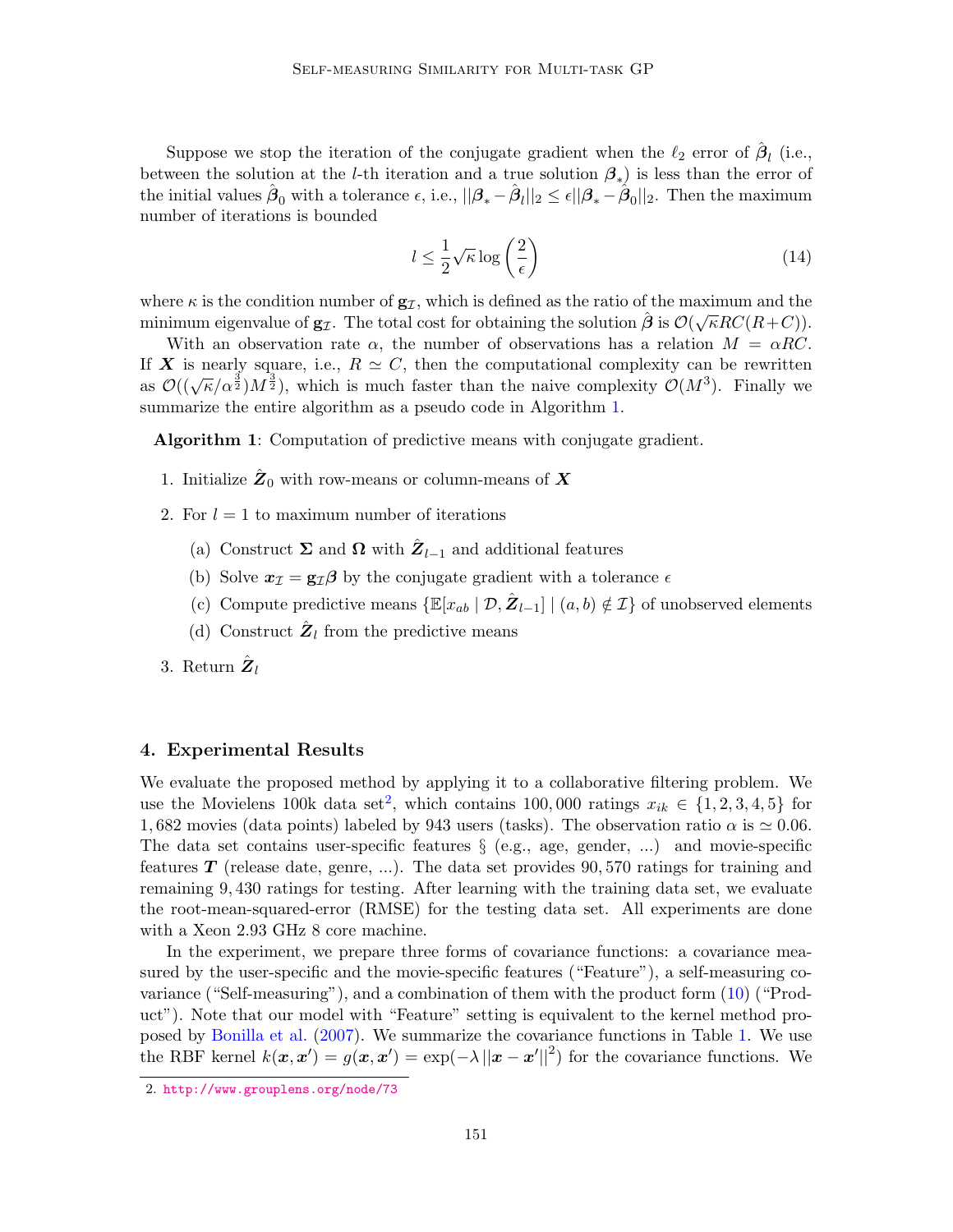|                                                       | Feature Self-measuring                       | Product                                                                              |
|-------------------------------------------------------|----------------------------------------------|--------------------------------------------------------------------------------------|
| $\Omega_{ij}$ $k(\mathbf{s}_i, \mathbf{s}_j)$         | $k(\boldsymbol{x}_{i:},\boldsymbol{x}_{i:})$ | $k(\boldsymbol{x}_{i:},\boldsymbol{x}_{i:})k(\boldsymbol{s}_{i},\boldsymbol{s}_{j})$ |
| $\Sigma_{kl}$ $g(\boldsymbol{t}_k, \boldsymbol{t}_l)$ | $g(\bm{x}_{:k},\bm{x}_{:l})$                 | $g(\boldsymbol{x}_{:k},\boldsymbol{x}_{:l})g(\boldsymbol{t}_{k},\boldsymbol{t}_{l})$ |

<span id="page-7-0"></span>Table 1: Settings of the covariance functions.

<span id="page-7-2"></span>Table 2: RMSEs on the Movielens 100k dataset. Lower RMSE indicates higher prediction performance. (Left) The RMSE behaviour of the EM-like heuristic. l indicates the number of iterations. (Right) Existing methods v.s. proposed method with early stopping. Method RMSE time

|                |                          |                |         | nound                | TUMPI  | <u>umne</u>                    |
|----------------|--------------------------|----------------|---------|----------------------|--------|--------------------------------|
|                | Feature                  | Self-measuring | Product | User-KNN             | 0.9507 | 7s                             |
|                | 1.0517                   | 0.9431         | 0.9393  | Movie-KNN            | 0.9354 | 42s                            |
| $\overline{2}$ | $\overline{\phantom{a}}$ | 0.9276         | 0.9231  | Matrix Factorization | 0.9345 | 1 <sub>m38s</sub>              |
| 3              |                          | 0.9329         | 0.9292  | Feature              | 1.0517 | 7 <sub>m</sub> 01 <sub>s</sub> |
|                |                          | 0.9439         | 0.9410  | Self-measuring       | 0.9308 | 16m22s                         |
|                |                          |                |         | Product              | 0.9256 | 18m25s                         |

choose the hyper-parameters as  $(\sigma^2, \lambda) = (0.5, 0.001)$  for "Feature" and  $(\sigma^2, \lambda) = (0.1, 0.1)$ for {"Self-measuring", "Product"}, selected by three-fold cross validation from candidates  $\sigma^2 \in \{1, 0.5, 0.1, 0.05\}$  and  $\lambda \in \{10^{-1}, 10^{-2}, 10^{-3}, 10^{-4}, 10^{-5}\}$ . We set the tolerance of the conjugate gradient  $\epsilon$  as 10<sup>-3</sup>. As the initial values of  $\{z_{ik}\}\$ we use the row-mean for  $\Sigma$  and the column mean for  $\Omega$ .

For fair comparison, the number of the EM-like iteration is determined by early stopping with a validation set randomly drawn 5% of the training set. We compare with standard methods for recommendation system which includes user- and movie-based K-nearest neighbour (KNN) with the Pearson correlation and matrix factorization (see [Su and Khosh](#page-9-4)[goftaar](#page-9-4) [\(2009\)](#page-9-4) for more details.) We use  $MyMediaLife<sup>3</sup>$  $MyMediaLife<sup>3</sup>$  $MyMediaLife<sup>3</sup>$  as these implementations and set the hyper-parameters by following the examples specially recommended for the Movielens 100k dataset.

We summarize the prediction errors in Table [2.](#page-7-2) The result shows that "Feature" is the worst performance; it suggests that the additional information-based similarity is not enough to capture the observed data structure, and the self-measuring similarity is much more important for the prediction. Nevertheless, the combination with the additional information ("Product") further improves the prediction performance compared to using the self-measuring alone ("Self-measuring"). The left panel of Table [2](#page-7-2) shows the EM-like heuristic drastically improves the prediction accuracy at the second iteration, while the third or further iterations produce worse results. The best score ("Product") in the right panel of Table [2](#page-7-2) is also the best over other 76 methods listed in mlcomp.org<sup>[4](#page-7-3)</sup> as of May, 2011.

<span id="page-7-1"></span><sup>3.</sup> <http://www.ismll.uni-hildesheim.de/mymedialite>

<span id="page-7-3"></span><sup>4.</sup> <http://mlcomp.org/datasets/341>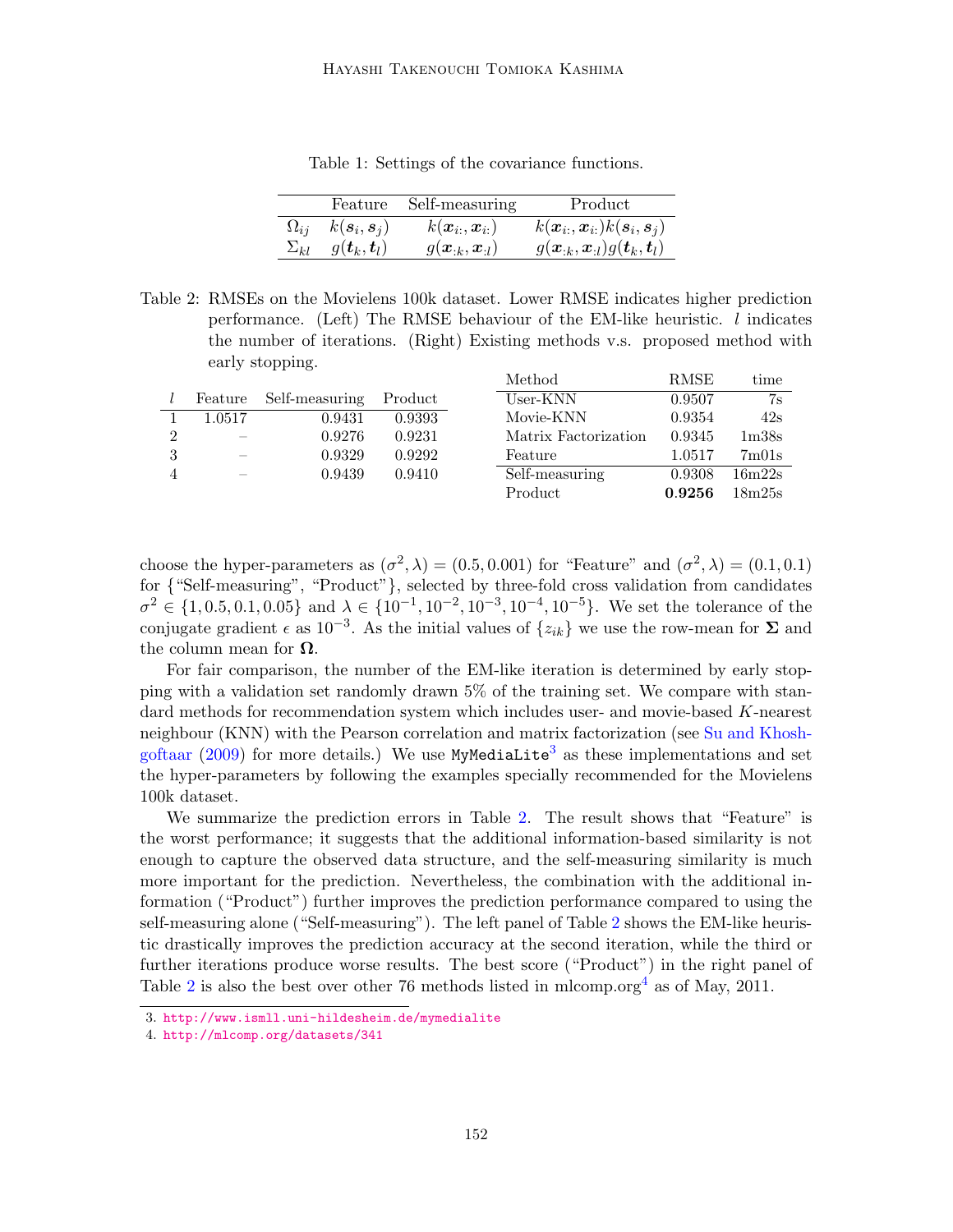## 5. Conclusion

In this paper, we have presented a new framework to solve multi-task problems by using a Gaussian process based on self-measuring similarities. We proposed the efficient algorithm based on the conjugate gradient method with the vec-trick. Our method achieved the best score of the Movielens 100k data set.

## Acknowledgments

We thank the anonymous reviewers for insightful comments and Mauricio Alexandre Parente Burdelis for helpful advices.

### References

- <span id="page-8-7"></span>Edwin V. Bonilla, Felix V. Agakov, and Christopher K. I. Williams. Kernel multi-task learning using task-specific features. In Proceedings of the 11th International Conference on Artificial Intelligence and Statistics. Omnipress, March 2007. URL <aistats07.pdf>.
- <span id="page-8-2"></span>Edwin V. Bonilla, Kian M. Chai, and Christopher K. I. Williams. Multi-task Gaussian process prediction. In J. C. Platt, D. Koller, Y. Singer, and S. Roweis, editors, Advances in Neural Information Processing Systems 20. MIT Press, Cambridge, MA, 2008. URL <nips08.pdf>.
- <span id="page-8-0"></span>Rich Caruana. Multitask learning. Machine Learning, 28(1):41–75, July 1997. ISSN 08856125. doi: 10.1023/A:1007379606734. URL [http://dx.doi.org/10.1023/A:](http://dx.doi.org/10.1023/A:1007379606734) [1007379606734](http://dx.doi.org/10.1023/A:1007379606734).
- <span id="page-8-3"></span>Kian M. Chai, Christopher Williams, Stefan Klanke, and Sethu Vijayakumar. Multi-task gaussian process learning of robot inverse dynamics. In NIPS 2008, http://eprints.pascalnetwork.org/archive/00004640/, 2009.
- <span id="page-8-6"></span>Hisashi Kashima, Tsuyoshi Kato, Yoshihiro Yamanishi, Masashi Sugiyama, and Koji Tsuda. Link propagation: A fast semi-supervised learning algorithm for link prediction. In SDM, pages 1099–1110. SIAM, 2009.
- <span id="page-8-1"></span>Sinno J. Pan and Qiang Yang. A survey on transfer learning. Knowledge and Data Engineering, IEEE Transactions on, 22(10):1345–1359, October 2010. ISSN 1041-4347. doi: 10.1109/TKDE.2009.191. URL <http://dx.doi.org/10.1109/TKDE.2009.191>.
- <span id="page-8-4"></span>Carl E. Rasmussen and Christopher K. I. Williams. Gaussian Processes for Machine Learning. The MIT Press, November 2006. ISBN 026218253X. URL [http://www.amazon.](http://www.amazon.com/exec/obidos/redirect?tag=citeulike07-20&path=ASIN/026218253X) [com/exec/obidos/redirect?tag=citeulike07-20&path=ASIN/026218253X](http://www.amazon.com/exec/obidos/redirect?tag=citeulike07-20&path=ASIN/026218253X).
- <span id="page-8-5"></span>J. R. Shewchuk. An introduction to the conjugate gradient method without the agonizing pain. Technical report, Carnegie Mellon University, Pittsburgh, PA, USA, 1994. URL <http://portal.acm.org/citation.cfm?id=865018>.